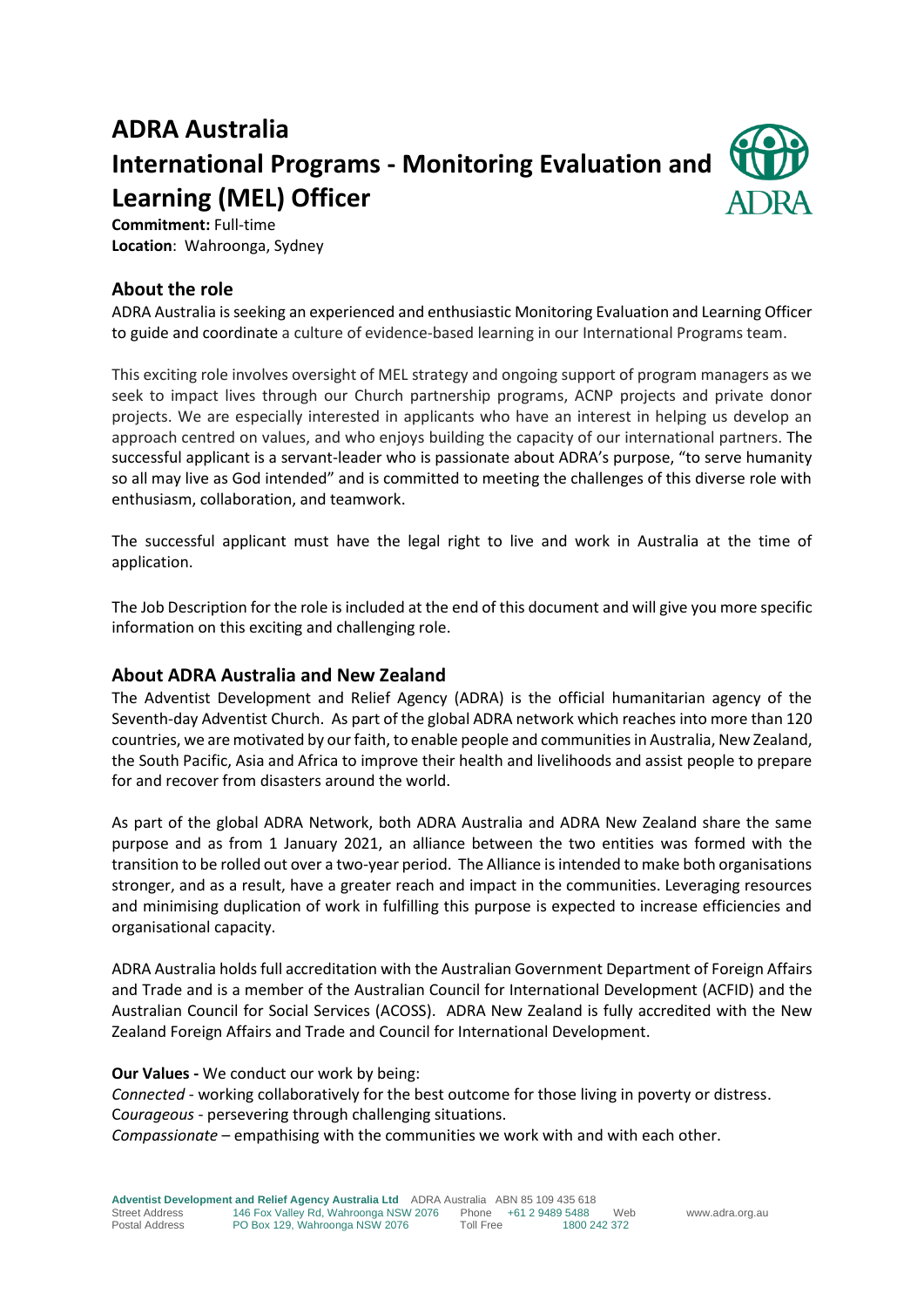# **About the International Programs Team**

The International Programs Monitoring Evaluation and Learning Officer is appointed by the ADRA Australia/New Zealand ADCOM and report to ADRA International Programs Director.

The International Programs team works collaboratively with the following ADRA Australia and New Zealand units:

- Emergency Management
- Finance
- National Programs
- Marketing
- Open Heart International
- People & Culture

# **Selection Criteria**

## **Essential**

- 1. Commitment to the purpose of ADRA, and to the achievement of our overall strategy and priorities with demonstration of our ADRA values and desired team culture lived out in all aspects of work practice;
- 2. Willingness to work within a Christian ethos with conduct that is respectful of the beliefs and practices of the Seventh-day Adventist Church when in the workplace or otherwise representing ADRA Australia;
- 3. Demonstrated church and government relationship building and networking skills;
- 4. A passion for social justice and sustainable development with a coherent understanding of the causes and mechanisms which create injustice and poverty;
- 5. A positive attitude complemented by high-level interpersonal skills, teamwork, and coaching ability;
- 6. Demonstrated capacity to work consultatively and collaboratively with internal, external and international stakeholders;
- 7. Experience working in cross‐cultural settings;
- 8. A relevant undergraduate or postgraduate degree with 3 years+ experience in MEL;
- 9. Advanced understanding of DFAT Monitoring and Evaluation standards;
- 10. Proficiency in Microsoft Office, M&E tools and other relevant software;
- 11. Advanced writing, research and data analysis skills;
- 12. Ability to travel to Australia/New Zealand, Pacific, Asian and African Countries.

#### **Desirable**

- 1. Humanitarian expertise;
- 2. Proven ability to contribute to the continuous improvement of processes and procedures that are fit-for-purpose and compliance with overarching protocols.
- 3. Strong organisation and project management skills;

# **Key Competencies**

#### • **Deciding and Initiating Action**

Makes prompt, clear decisions which may involve tough choices or considered risks; Takes responsibility for actions, projects and people; Takes initiative, acts with confidence and works under own direction; Initiates and generates activity.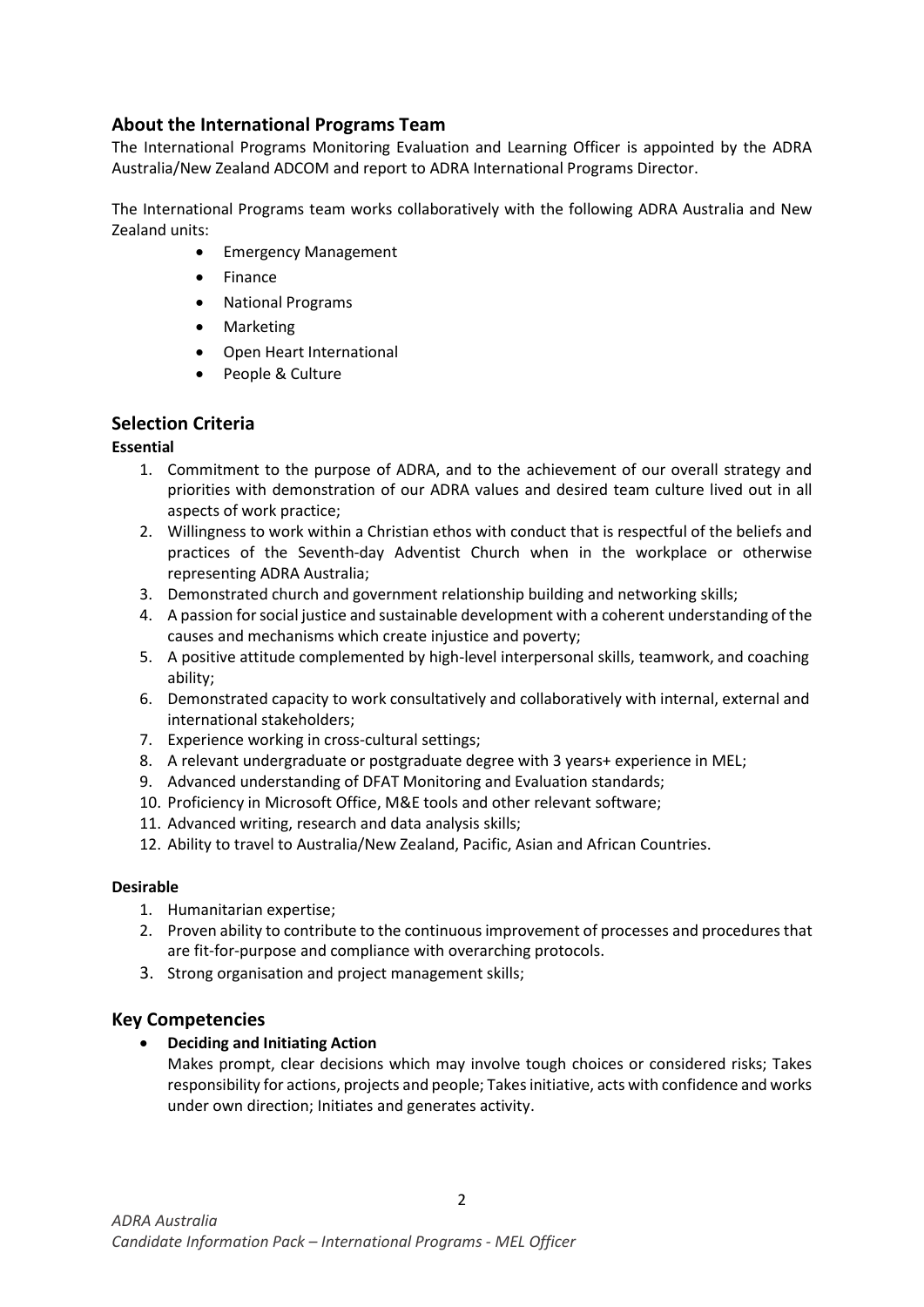## • **Planning and Organising**

Sets clearly defined objectives; Plans activities and projects well in advance and takes account of possible changing circumstances; Manages time effectively; Identifies and organises resources needed to accomplish tasks; Monitors performance against deadlines and milestones.

## • **Relating and Networking**

Establishes good relationships with colleagues; builds wide and effective networks of contacts inside and outside the organisation; relates well to people at all levels; uses humour appropriately to enhance relationships with others.

## • **Writing and Reporting**

Writes clearly, succinctly and correctly; Writes convincingly in an engaging and expressive manner; Avoids the unnecessary use of jargon or complicated language; Writes in a wellstructured and logical way; Structures information to meet the needs and understanding of the intended audience.

# **Other Requirements**

- Commitment to abide by the ADRA Australia and New Zealand Code of Conduct and organisational policies and procedures. A copy of relevant policies is available on request.
- ADRA Australia and New Zealand takes the prevention of sexual misconduct, harassment, and child protection seriously and screens applicants for suitability. The successful applicant will be required to obtain a police check for each country in which the individual has lived for 12 months or longer over the last five years, and for the individual's country of citizenship (including dual citizenship holders). The successful applicant will need to provide their consent to a criminal record check. ADRA Australia and New Zealand recognises that in limited instances it may prove impossible to obtain a reliable criminal record check. In such circumstances a statutory declaration outlining efforts made to obtain foreign police check and disclosing any charges and spent convictions may be accepted.
- Applicants will be requested to disclose whether they have had a substantiated Sexual Exploitation Abuse or Harassment claim of any nature made against them in Australia, New Zealand or overseas. This is included in the Job Application Form.

# **How to Apply**

To apply, candidates should address the selection criteria, in their application letter providing examples of past experiences and qualifications. There is no closing date, however we will be interviewing suitable candidates as they apply. Please forward your application letter and resume along with the names of three work related referees to[: hr@adra.org.au](mailto:hr@adra.org.au)

If you have questions or need further information, please contact: Gianina Badea, HR Coordinator for ADRA Australia, Phone +61 2 9473 9525 or emai[l hr@adra.org.au.](mailto:hr@adra.org.au)

*ADRA Australia is an Equal Employment Opportunity (EEO) employer.*

## *The appointing body reserves the right to fill this position at its discretion and to close applications early.*

*See Job Description*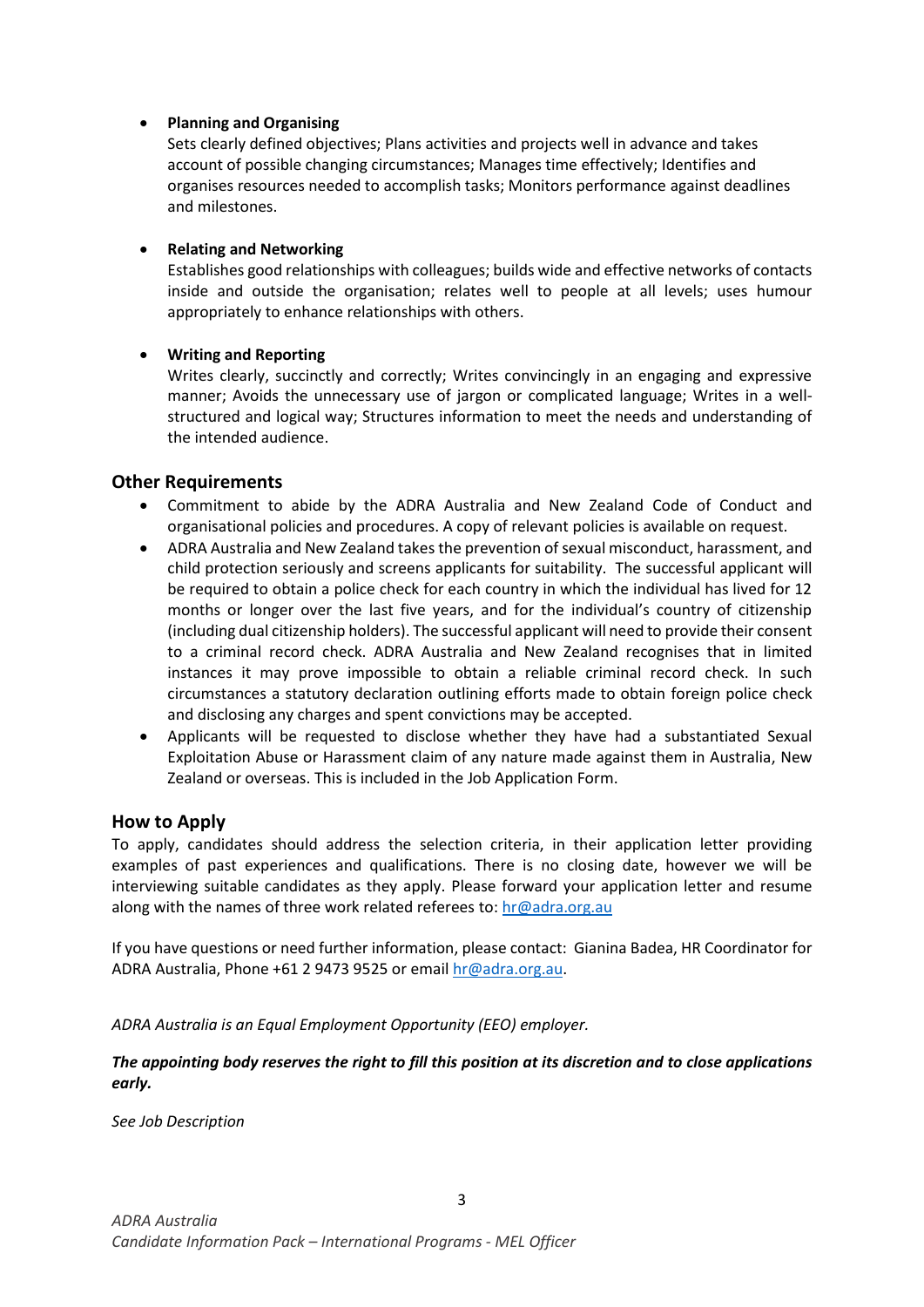

|                      | Position Title:   | Monitoring Evaluation and Learning (MEL)<br>Officer | Full / Part Time:    | Full Time |
|----------------------|-------------------|-----------------------------------------------------|----------------------|-----------|
| <b>Connected</b>     | Department:       | International Programs                              | <b>Revised Date:</b> | May 2022  |
| <b>Courageous</b>    | Reports To:       | International Programs Director                     |                      |           |
| <b>Compassionate</b> | Team Supervision: | <b>ADRA Australia</b>                               |                      |           |

| Full / Part Time:    | Full Time |
|----------------------|-----------|
| <b>Revised Date:</b> | May 2022  |

*Purpose of Position: A basic statement that describes the intent of the position.*

The Monitoring, Evaluation and Learning (MEL) Officer provides high level Monitoring and Evaluation guidance and coordination for the ADRA Australia International Programs team.

*Behavioural Expectations: Our code of Conduct - How we do things in our organisation that underpins our values.*

Commitment to upholding ADRA Australia's Code of Conduct and related policies. This includes contributing to protection of vulnerable persons and the prevention of abuse of any kind as outlined in our Safeguarding policies.

Consistently demonstrating ADRA's core values of Compassion, Connectedness and Courage, as well as Alliance values of Trust, Respect, Teamwork and Growth/Learning. Willingness to work within a Christian ethos with conduct that is respectful of the beliefs and practices of the Seventh-day Adventist Church when in the workplace or otherwise representing ADRA Australia.

*Key Competencies: The competencies, qualifications, skills and experience the person needs to do the role successfully.*

- A relevant undergraduate or postgraduate degree with 3 years+ relevant experience
- Advanced interpersonal and coaching skills
- Advanced writing, research and group facilitation skills
- Strong data analysis skills (both qualitative and quantitative)
- Proficiency in relevant software and data collection and analysis tools
- Ability to work in cross-cultural settings with diverse stakeholders
- Advanced understanding of DFAT Monitoring and Evaluation standards

*ADRA Competency Framework:* 1.1 Deciding and Initiating Action, 3.1 Relating & Networking, 4.1 Writing and Reporting, 6.1 Planning & Organising

*Key Responsibilities: The things that the person needs to be responsible for to successfully fulfil the obligations of this position.* 

| Area of Responsibility<br>Groupings or areas of responsibility | Actions / Tasks / Objectives<br>What has to get done in this area                                                                                                                                                                                                                                                       | Measures of Success / KPI's<br>How job performance will be<br>measured                                                                   |
|----------------------------------------------------------------|-------------------------------------------------------------------------------------------------------------------------------------------------------------------------------------------------------------------------------------------------------------------------------------------------------------------------|------------------------------------------------------------------------------------------------------------------------------------------|
| MEL Management & Support                                       | Lead the development of an evidence-based culture of learning<br>Guide the development and application of the MEL strategy<br>Coordinate thematic evaluations and support development of thematic expertise<br>Oversee the development of impact reporting, impact case studies and dissemination<br>of lessons learned | Partner satisfaction with MEL<br>capacity building through the<br>project cycle<br>Effective oversight of ADRA's<br>MEL plan and systems |